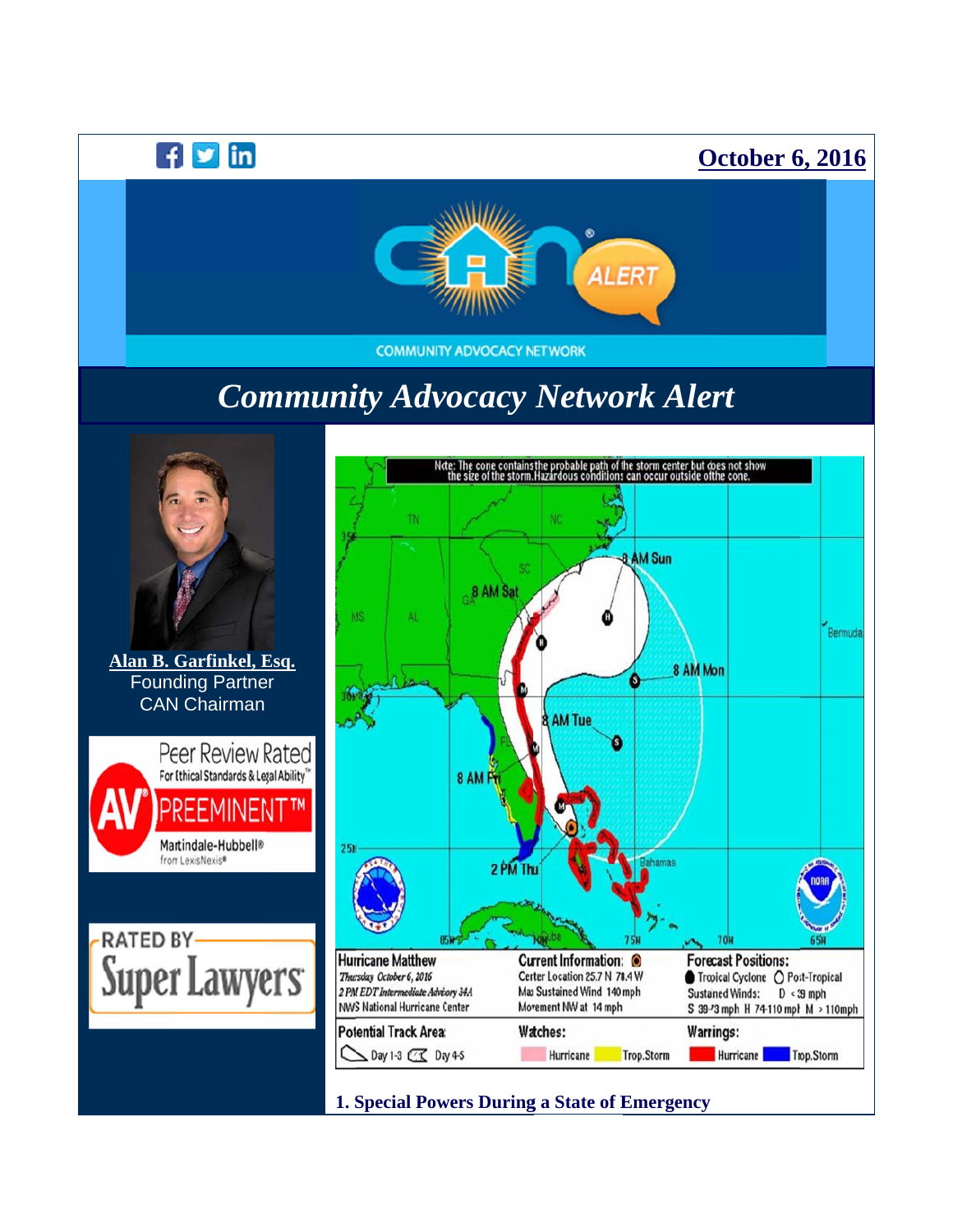Join Me On Linked in.

## **Check Out Our CAN Business Partners!**

# **Business Partners**



## **Share This CAN Alert!**

Yesterday, Governor Scott declared a State of Emergency for the entire state of Florida.

Board of Directors may not be aware of special powers during a State of Emergency pursuant to Florida Statute, 718.1265 of the Condominium Act, 719.128 of the Cooperative Act and 720.316 of the Homeowners **Association Act.** These special powers are limited to the time "reasonably necessary" to protect the health, safety, and welfare of the association owners, family members, tenants, guests, agents or invitees and mitigate potential property damage; unless any of these powers are specifically prohibited by the association's governing documents.

(a) Conduct board meetings and membership meetings with notice given as is practicable. For example, radio, U.S. mail, internet, public service announcements, and conspicuous posting on the association property or any other means the board deems reasonable under the circumstances.

(b) Cancel and reschedule any association meeting.

(c) Name as assistant officers persons who are not directors, which assistant officers shall have the same authority as the executive officers to whom they are assistants during the state emergency to accommodate the incapacity of  $\mathbf{or}$ unavailability of any officer of the association.

(d) Relocate the association's principal office or designate alternative principal offices.

(e) Enter into agreements with local counties and municipalities to assist counties and municipalities with debris removal.

(f) Implement a disaster plan before or immediately following the event for which a state of emergency is declared.

(g) Based upon advice of emergency management officials or upon the advice of licensed professionals retained by the board, determine any portion of the association property unavailable for entry or occupancy by owners, family members, tenants, guests, agents, or invitees to protect the health, safety, or welfare of such persons.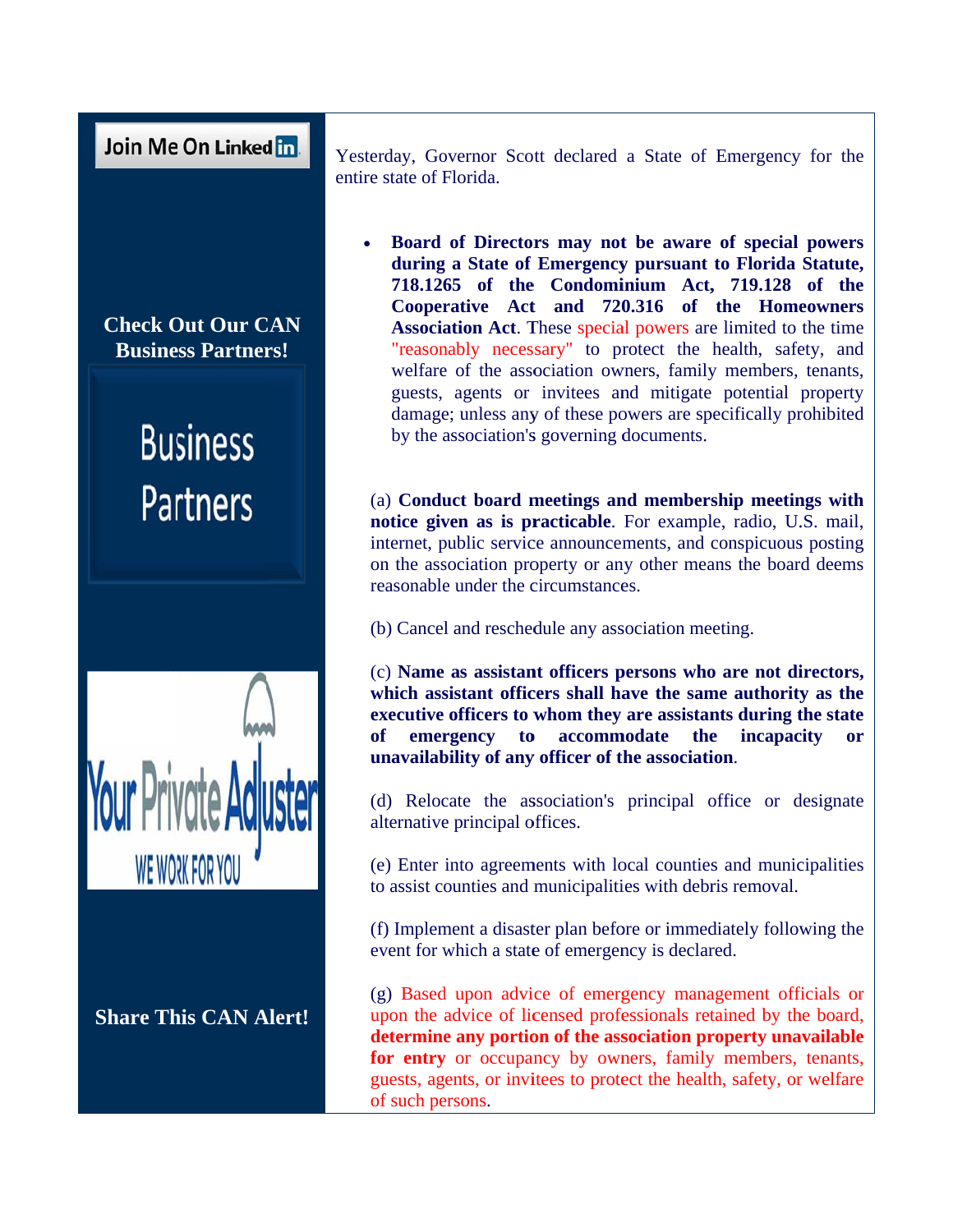

Use the "Forward email" link on the left-hand side below. to safely share this CAN Alert with all your friends and neighbors!

(h) Require the evacuation of the association in the event of a mandatory evacuation order in the locale in which the association is located. Should any owner or other occupant of an association fail or refuse to evacuate the association property where the board has required evacuation, the association shall be immune from liability or injury to persons or property arising from such failure or refusal. This only applies to Condominiums and Cooperatives.

(i) Based upon advice of emergency management officials or upon the advice of licensed professionals retained by the board, determine whether the association property can be safely inhabited or occupied.

(j) Mitigate further damage, including taking action to contract for the removal of debris and to prevent or mitigate the spread of fungus, including, but not limited to, mold or mildew, by removing and disposing of wet drywall, insulation, carpet and cabinetry.

(k) Levy special assessments without a vote of the owners.

(1) Without owners' approval, borrow money and pledge association assets as collateral to fund emergency repairs and carry out the duties of the association when operating funds are insufficient.

#### 2. Insurance Claims

Many of us are terrified by the process of making an insurance claim. In fact, most of us believe that our rates will go up or we will be dropped in the case of a claim.

THIS IS FALSE WHEN IT COMES TO A HURRICANE CLAIM

YOUR INSURANCE COMPANY CANNOT DROP YOU OR YOUR ASSOCIATION FOR MAKING A PROPERTY DAMAGE INSURANCE CLAIM, THESE CLAIMS ARE **PROTECTED.** 

Below is a quick checklist of what you and the Board should be doing NOW in addition to making the standard preparations:

• Locate all insurance documents and keep all contact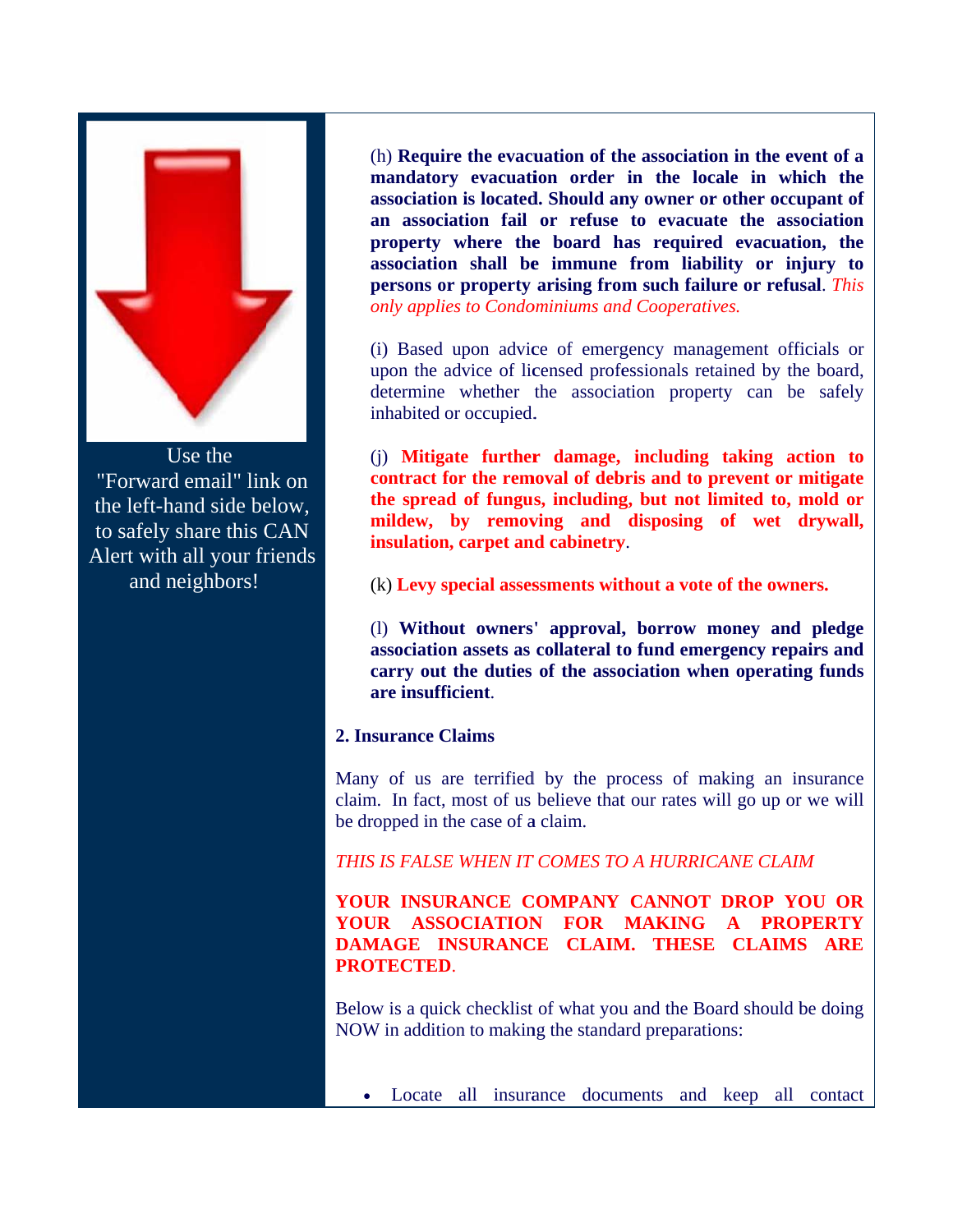information handy.

#### *REMEMBER YOUR FRIENDLY INSURANCE AGENT HAS NO SAY IN WHETHER YOUR COMMUNITY RECEIVES MONEY*

- **Read YOUR Dec Page** (overview) of the insurance policy. Know the hard deadline for making a claim.
- Check for a hurricane deductible in the policy. Have a plan regarding how the Board will collect the money needed for insurance deductibles. They can be paid through reserves, assessments, loans or a hybrid approach.

#### **WE HAVE HANDLED MORE THAN 3,000 INSURANCE CLAIMS. GET A SECOND OPINION WHEN THE INSURANCE COMPANY CLAIMS THAT THE DAMAGE YOUR COMMUNITY SUFFERED IS BELOW THE DEDUCTIBLE**

- In the event there is damage after the storm, document it with date-stamped photos. The Board may change its mind about making a claim when the bills come due. Obtain multiple estimates for repairs from qualified and well-known contractors.
- **Do not take the insurance company's estimate of damage at face value**. If there is ever any doubt about whether your association is getting fair treatment from its insurance company, please feel free to contact us for more information. You always have the right to independent representation in the event of an insurance claim.
- Property claims that are the result of a hurricane, may not be used as a cause for cancellation or non-renewal, unless the insured failed to take action reasonably requested by the insurer to prevent recurrence of damage to the property. When there is a State of Emergency, the insurer may not cancel or non-renew a property policy until 90 days after the property has been repaired. (See Florida Statute, 627.4133)

In the coming days and weeks, we will continue to walk you through issues like lines of credit, reserve funds, special assessments and immediate damage restorations including water removal, roof repair, blue tarping, carpet removal, window covering, etc. We will also